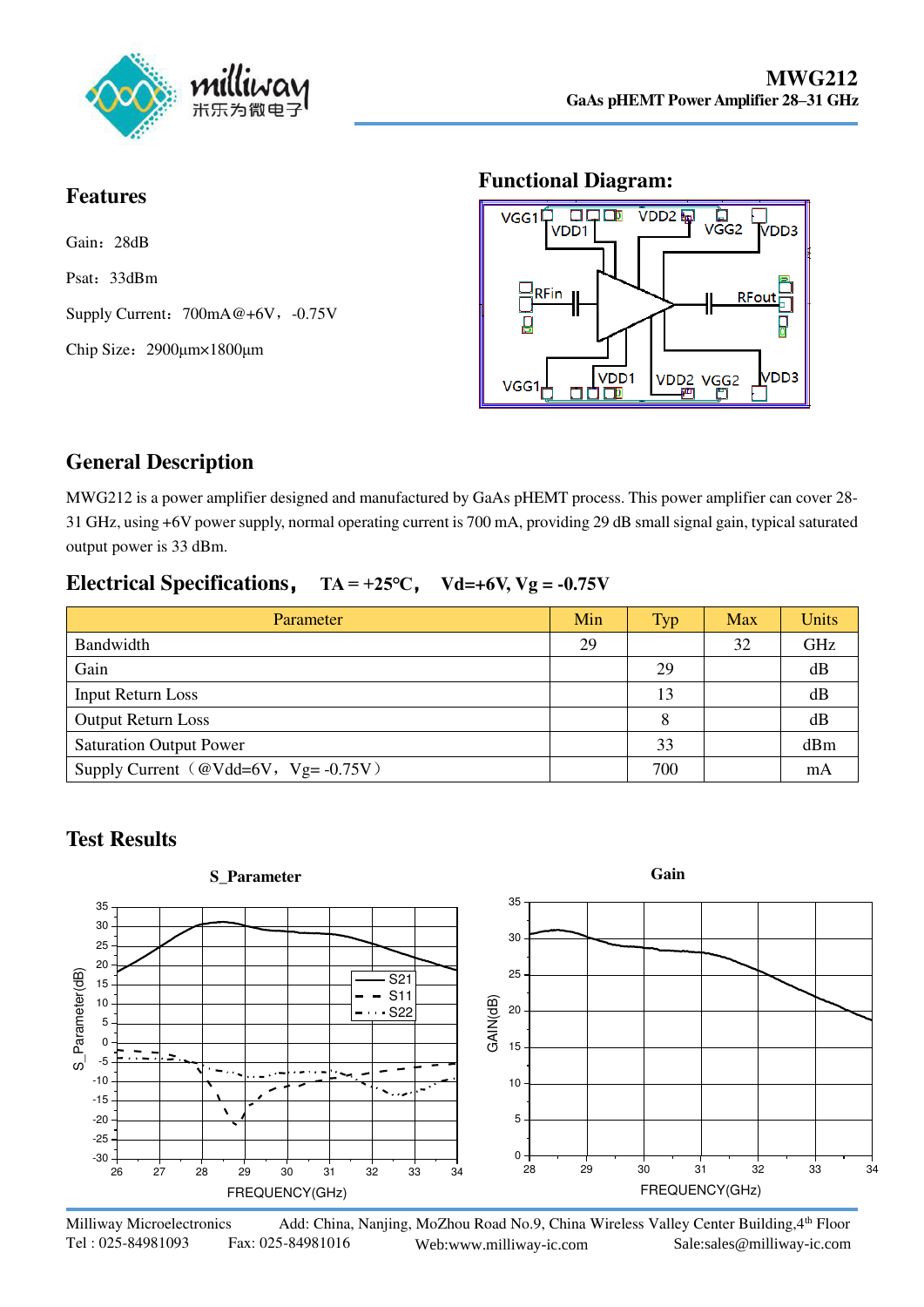

**Input Return Loss** 





## **Chip Size:**